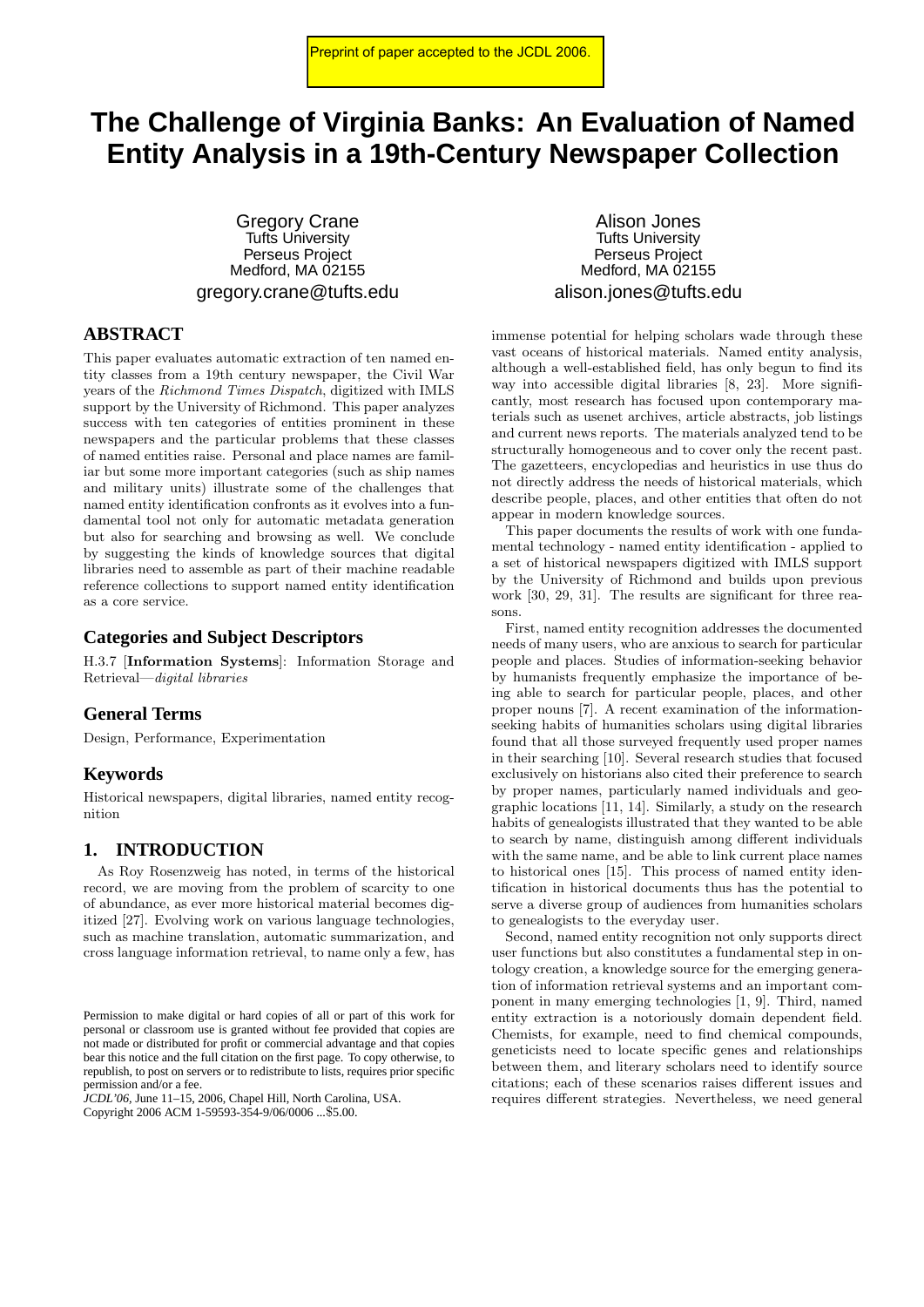systems that can select the best strategy with which to analyze a specific set of documents for a particular set of purposes. We thus need not only evaluation of the performances of different systems on various collections but also analyses of what entities matter in diverse contexts and what major sources of errors restrict performance.

This paper evaluates results of named entity extraction from the Civil War years of the Richmond Times Dispatch, a 24 million-word corpus. This paper (1) describes not only familiar categories (e.g., personal and place names) but also categories relevant to the period (e.g., ship names, Civil War military units), (2) evaluates the success for each of these categories, (3) illustrates major problems that we confront in extracting categories from 19th-century newspapers and (4) suggests the impact that the use of more contemporary knowledge sources can have upon recall and precision.

## **2. BACKGROUND**

Our current work with newspapers carries forward more than twenty years of work on digital libraries that exploits the automatic identification and analysis of full text to provide advanced searching, browsing and visualization. The Perseus Project has previously developed a general system to extract dates and places from all texts in the Perseus Digital Library [30, 29, 31]. That work demonstrated that American English posed greater challenges than our Greco-Roman or European collections: Americans were far more likely to reuse the same names such as Springfield and Washington over and over for different places and much less likely to mark place names with semantic classifiers.

We are currently working with Civil War issues of the Richmond Times Dispatch. This newspaper reflects the high end of data entry and markup, with double keying maximizing transcription accuracy and careful markup of individual articles. This newspaper allows us to approach a variety of problems, the most significant of which is how to automatically analyze the content of articles that are both short and diverse in content. In these newspapers, an article on a local election may follow an allusive description of Garibaldi's activities in Italy. Since the source images are often hard to read, even the carefully entered texts contain more errors than in materials entered from clearer print. The newspapers contain thousands of personal, place and organizational names, including detailed addresses (in a range of abbreviated formats), as well as advertisements and other commercial data.

#### **3. RELATED WORK**

The work presented in this paper is related to two different streams of research: trends in newspaper digitization and named entity recognition in historical text collections.

#### **3.1 Research on Newspaper Digitization**

The launch of the National Digital Newspaper Program and a number of highly successful individual historical digital newspaper projects such as the Brooklyn Daily Eagle and Utah Digital Historical Newspapers has spurred research both into the issues surrounding the digitization of older newspapers and the potential uses of these newly digitized collections. Research has included case studies of projects [5, 12, 26, 32, 34], the challenges of digitization [6, 13, 16, 20], the development of metadata standards [4, 22] and their

potential as linguistic research tools [21, 24]. Other research has focused on how different technologies might be used to provide superior access to digital newspaper collections. [25] examined how an incremental hierarchical clustering algorithm could be used to support topic detection and tracking in a newspaper digital library. [3, 2] have reported on how automatically generated timelines and event gazetteers might be used to provide better browsing access to historical newspapers. [18] developed a system called HistoryMap that supports simultaneous access to a digitized collection of historical maps and newspapers.

## **3.2 Named Entity Recognition in Historical Collections**

Named entity recognition systems and their potential use in historical documents is a topic of growing interest to many. Two recently announced projects of note are the University of Sheffield's plan to explore data mining technologies in digitized eighteenth century materials<sup>1</sup> and the  $NORA$  project,<sup>2</sup> which is examining how text mining can be used in digital libraries of historical materials.

The problem of named entity recognition, particularly personal and place name disambiguation, in historical text collections has received some attention. Recent work reported by [17] discusses the difficulties involved in creating an electronic index to a corpus of 17th-century Dutch resolutions that are encoded in XML with all instances of people, institutions, ship names and geographic names tagged by hand. The authors found that they needed to create a separate relational database to store encoded information about institutions and people and that one of the most significant challenges was integrating searching between the two systems. Of particular issue was the problem of co-reference resolution, such as identifying all the different name variations that could refer to "Louis, King of France" in their corpus.

Similar work has been conducted by the creators of the Old Bailey Proceedings. [28] reports on the technical details of this project where tagging consisted of both semantic classification and identification of entities. While some of the XML markup was done manually, most personal names were automatically tagged with GATE (Generalized Architecture for Text Engineering).<sup>3</sup> They found that through the manual creation of rules for GATE, they were able to automatically tag about 80-90% of personal names successfully. While place name tagging was performed manually they still faced the issue of having one name match multiple places on a map. Since they found it too expensive to manually check and correct all names, they decided to let users specify the amount of uncertainty they were willing to tolerate while searching, either searching for all "precise matches" or "possible matches."

The open source system GATE has also been used by a number of different organizations to support named entity recognition and information extraction from historical collections. The most recent release of Greenstone has included GATE in order to support more sophisticated text mining of digital collections [33]. The Ephemeral Cities project is using GATE to extract personal names from a variety of

 $3$ http://gate.ac.uk/

<sup>1</sup>http://www.hrionline.ac.uk/armadillo/sources.html

<sup>2</sup>http://nora.lis.uiuc.edu/description.php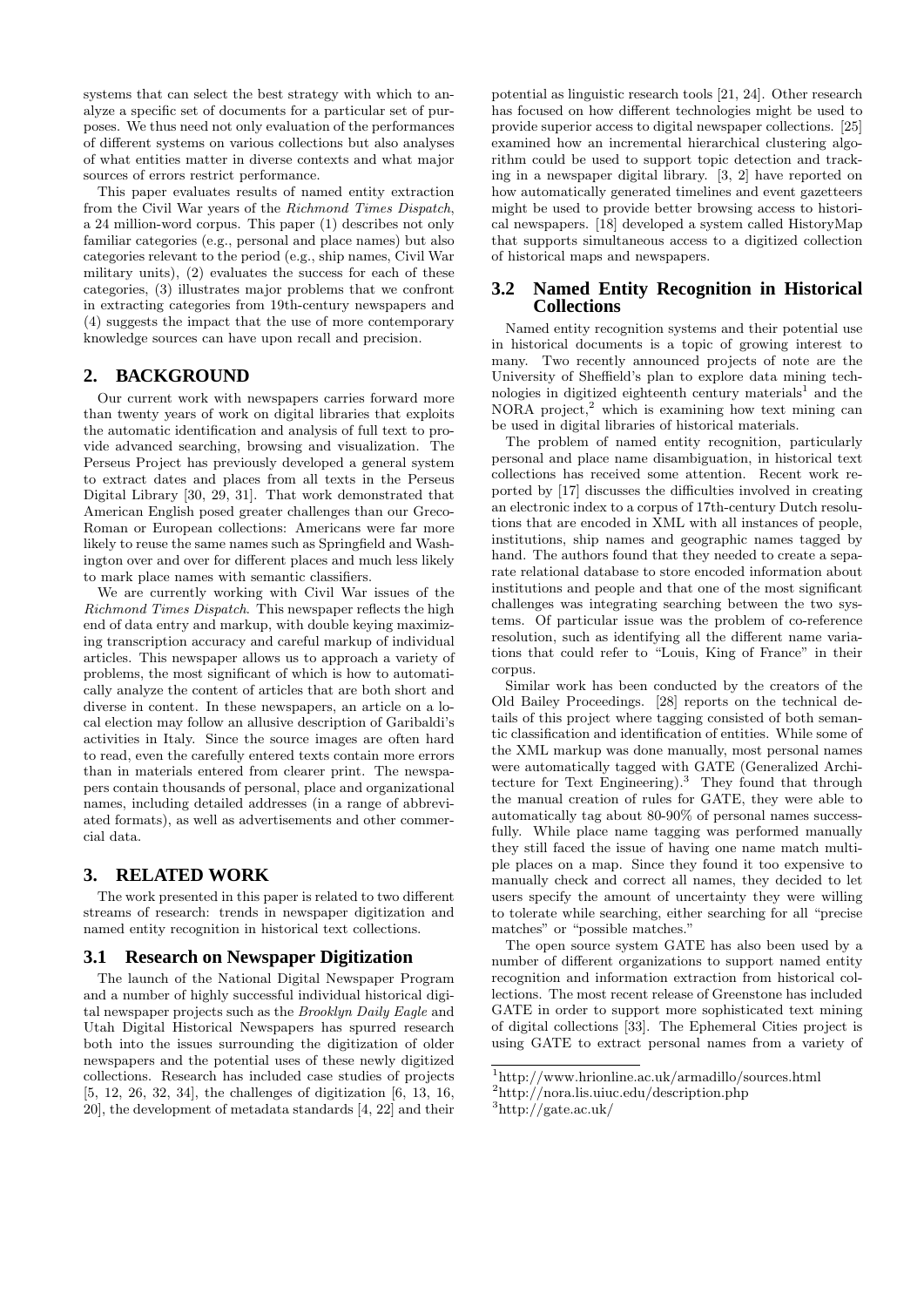local history materials including newspapers [19]. As these projects indicate, named entity recognition has increasingly become identified as an important service that historical digital libraries can provide.

## **4. NAMED ENTITY SYSTEM**

We will present a brief overview of the named entity identification system in this section. A fuller description is available online.<sup>4</sup> The system evolved over the course of four years along with the development of a 57 million word corpus. System and collection influenced one another: we added, for example, reference works on newspapers, geography, history, and topics such as Civil War battles. We have, however, only begun to leverage these knowledge sources.

Table 1 illustrates the work flow of the named entity system. In the initial phase, we have semi-automatically tagged about 45,000 easily identified named entities in the original XML documents. These entities come mainly from headers of encyclopedias, gazetteers, directories and other similar reference works and provide some initial seed data for subsequent analysis.

The gazetteer lookup phase then looks for high precision terms (e.g., "The Richmond Times Dispatch," "Boston and Maine Railroad"). This phase captures most organization names, since these tend to be distinctive, multi-word phrases. Some rules are applied to ferret out organizations in this stage (e.g., military units whose names can appear in many permutations: "10th Mass.," "Mass. 10th," "Tenth Massachusetts Infantry," etc.)

In the next phase, a suite of high precision rules are applied to ferret out new names. Patterns such as "Lieutenant NAME1" or "steamship NAME2" imply that NAME1 designates a person and NAME2 a ship. This phase captures roughly half of the personal and place names ultimately discovered in the system. We also use a geographical gazetteer during this rule-based analysis to help avoid tagging patterns such as "a visit by Sumner, Mass." (where Sumner is the senator from Massachusetts) as place names.

In the final phase, we calculate general language models based on the results so far. These models include: how often "Washington" appears as a person rather than a place, how frequently "Washington" is "Washington, DC" rather than "Washington, NC," and models of what words are more likely to precede people, places, or other classes of entities. The overall process increases the amount of markup by roughly a factor of five (from 3.1 to 15.2 million annotations).

At this stage, we have chosen to defer analysis of one major class of named entity. Elliptical phrases such as "the Ohio", for example, can refer to the Ohio River or to a ship. For now, we examine phrases of the form "the NAME" and classify them in two ways. If the phrase appears to be a self-standing noun phrase (e.g., "we saw the Ohio yesterday"), we use the TEI tag RS (reference string): "we saw the  $\langle rs \rangle$ Ohio $\langle rs \rangle$ ." If the name seems to be part of a larger phrase, then we use the TEI tag NAME: "we saw the  $\langle$ name $\rangle$ Ohio $\langle$ /name $\rangle$  representatives." With the exception of a few frequent entities (e.g., "the <rs>Mississippi  $\langle$ rs>  $\rightarrow$  "the $\langle$ placeNametype="river" key = "tgn,7022231"  $>$  Mississippi  $\langle$ /placeName $>$ "), we do not, at present, clas-

sify these further, although we have worked on this problem and will address it subsequently. The Richmond Times Dispatch currently includes 184,511 entities with an untyped RS tag. The top five terms with such unmarked RS tags are "the South" (12,854), "the Government" (9,782), "the North"  $(8,584)$ , "the State"  $(8,325)$ , and "the President" (7,121). Two of these (North/South) are unambiguous and could be assigned standard identifiers. Three (Government/State/President) are ambiguous but could probably be assigned with high accuracy if we tracked the context (e.g., President  $\rightarrow$  Jefferson Davis unless there has been a recent mention of Abraham Lincoln). Unresolved RS tags have the greatest impact upon rivers (e.g., "the Pamunkey"), newspapers (e.g., "the Herald"), and ships (e.g., "the Monitor").

The final system will be available both as an open source package and as a service. While the rule based computations are relatively slow, we could process up to one billion words in a twenty-four hour period. This would allow us to create an extensive index of named entities in 19th-century English language corpora and to constantly recalculate the results in light of refined algorithms, user corrections and improved knowledge sources.

# **5. AGGREGATE FIGURES FOR TEN EN-TITY TYPES**

Table 2 provides counts for the ten categories of named entities evaluated for this paper. Some elements were not included. The Richmond Times Dispatch includes more than 170,000 annotated quantities that include currency (e.g., "12\$", "forty cents"), measures ("30 hogsheads," "15 barrels"), areas ("12 by 15 feet") and other units. These quantities are, however, on their own often not very useful but derive their significance when associated with particular objects (e.g., "15 barrels of rum," "a room of 12 by 15 feet"). Extracting propositional data is a crucial task but this study concentrates on the initial stage of named entity identification. Likewise time expressions ("10:30 AM," "in the afternoon") were not included in this analysis.

The table provides figures both for the Richmond Times Dispatch and for the 19th-Century American Collection created at Perseus. We provide gross frequencies but normalize these, showing the frequency of each category per 10,000 words: thus, we identified in the Richmond newspaper 542,271 possible personal names or about 231 personal names in every 10,000 words of text. The final column provides the percentage by which the normalized frequency changes when we move from the newspapers to the overall collection. The overall density of named entities was, to our surprise, slightly higher in the general collection – perhaps a reflection of the fact that the general collection contains a number of encyclopedias, gazetteers and other name-intensive documents.

The top three categories are the same in each collection: personal names appear about 250 times per 10,000 words in each collection, place names 180 times. Dates are the third most common entity in both collections, but dates are almost twice as frequent in the general collection as they are in the newspapers. Again, the disparity may reflect the presence of reference works, but even this factor may not be enough to account for the gap. Preliminary analysis suggests that these newspapers assume that readers will infer the date

<sup>4</sup>http://dl.tufts.edu/view pdf.jsp?urn=tufts:facpubs:gcrane-2006.00001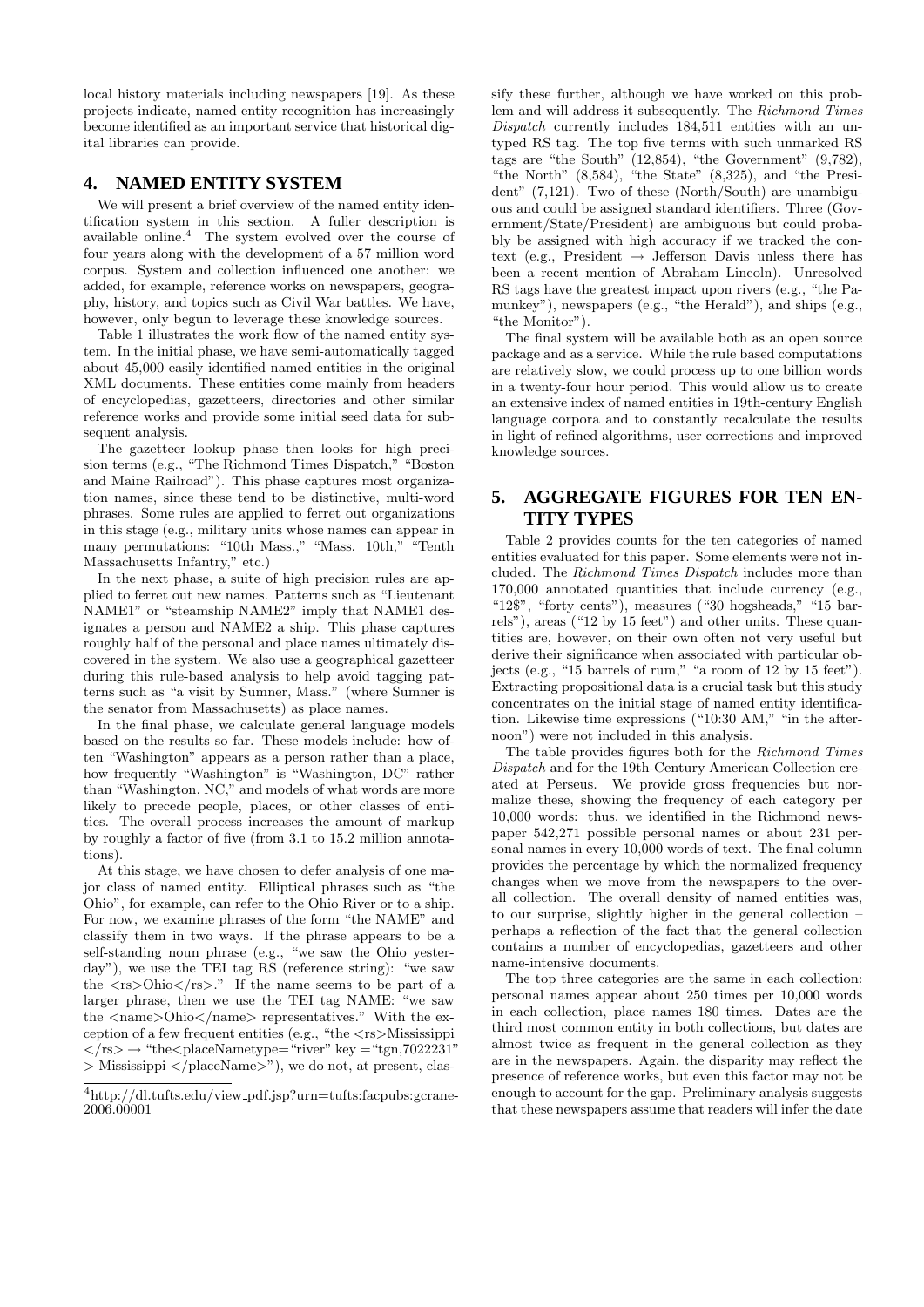|  |  |  |  |  |  |  |  | Table 1: Named entity tags in the 57 million word American collection |  |
|--|--|--|--|--|--|--|--|-----------------------------------------------------------------------|--|
|--|--|--|--|--|--|--|--|-----------------------------------------------------------------------|--|

| $Stage*$             | Persons   | Places    | Dates   | Orgs    | All Tags <sup>**</sup> |
|----------------------|-----------|-----------|---------|---------|------------------------|
| Initial              | 19.764    | 14,076    | 57      | 8.509   | 3,143,438              |
| Gazetteer Lookup     | 38,590    | 18.141    | .57     | 432,552 | 6.832.460              |
| Rule-based analysis  | 773,780   | 553.881   | 622.033 | 438.620 | 12,905,359             |
| Statistical analysis | 1.551.513 | 1,030,355 | 622,033 | 519.438 | 15,202,589             |

\*The stages of production, described above, reflect our current workflow and are approximate.

\*\* Beginning and end tags are counted once: "<placeName>Springfield</placeName>" counts as a single tag.

| $-0.5 - 0.000$          |                |        |                     |                          |                   |  |  |
|-------------------------|----------------|--------|---------------------|--------------------------|-------------------|--|--|
| Richmond Times Dispatch | Entity Type    | Freq.  | American Collection | Freq.                    | Percentage Change |  |  |
| 23,486,847              | total words    |        | 57,045,605          | $\overline{\phantom{0}}$ |                   |  |  |
| 542,271                 | personal names | 230.88 | 1,538,829           | 269.75                   | 16.84\%           |  |  |
| 401,128                 | places         | 170.79 | 1,081,903           | 189.66                   | 11.05%            |  |  |
| 156,009                 | dates          | 66.42  | 686,580             | 120.36                   | 81.19%            |  |  |
| 106,773                 | products       | 45.46  | 348,703             | 2.32                     | $-94.89\%$        |  |  |
| 106,357                 | organizations  | 45.28  | 158,177             | 61.13                    | 34.99%            |  |  |
| 40,728                  | streets        | 17.34  | 36,506              | 3.26                     | $-81.17\%$        |  |  |
| 36,731                  | newspapers     | 15.64  | 31,432              | 5.51                     | -64.77 $\%$       |  |  |
| 23,979                  | ships          | 10.21  | 18,624              | 6.40                     | $-37.32\%$        |  |  |
| 20,366                  | regiments      | 8.67   | 13,244              | 27.73                    | 219.77\%          |  |  |
| 6,627                   | railroads      | 2.82   | 8,804               | 1.54                     | $-45.30\%$        |  |  |
| 1,440,969               | total          | 613.52 | 3,922,802           | 687.66                   | $12.08\%$         |  |  |

Table 2: Aggregate Named Entities

from the newspaper itself and only specific dates that differ significantly are fully specified. While the gross difference is intriguing, the fact that dates are the third most common entity in both corpora is probably more important. People, locations and time are the three most important classes of entity in each case

The remaining seven categories begin to illustrate more sharply the differences between the general 19th-century collection (based on books) and the newspaper collection. The newspapers contain twenty times as many references to possible products than do the books. The disparity is, in fact, much greater: many advertisements are repeated verbatim from one issue to another. Because of limited resources, the Richmond team chose to sample advertisements, with the goal being to provide at least one instance of each distinct advertisement that ran more than once. Extracting products from advertisements represents the single most distinctive challenge posed by newspapers. The system which we built to address this problem has also seen beneficial results in the 19th-Century American Collection.

While no other category varies by more than an order of magnitude, streets, newspapers, ships and railroads are significantly more common in the newspaper corpus. Streets are particularly important because they provide the foundation for addresses and general locational data. In the newspaper corpus, space-saving abbreviations (e.g., "near Main and Smith" for "near Main and Smith Streets") are much more common and demanded specialized rules and/or statistical models. The same methods without modification produced comparable results for newspapers, ships and railroads in both corpora.

Military units and organizations other than newspapers, regiments and railroads were significantly more common in the general collection. A strong bias towards Civil War histories accounts for the prominence of regiments mentioned in the monograph collection. The number of such references spurred us to develop a special purpose driver that could recognize "54th Massachusetts," "Massachusetts Fifty-Fourth Regiment," and "Mass. 54th" as descriptions of the same entity. As a result, we were able to retrieve more military units from the newspapers, since the prominence of regimental units in the monographic collection led us to create more sophisticated patterns.

#### **5.1 Evaluation: Precision of Identification**

For each of the available 1,355 issues of the Richmond Times Dispatch, we calculated the top 20 named entities in each of the selected categories, providing a maximum of 200 unique entities to describe each newspaper issue as a whole. From this automatically generated list of most frequent entities, a random sample of entities was created and the tagging accuracy of almost 10,000 entities was checked manually.

Since the newspaper issues are relatively short (about 17,300 words each), many do not mention 20 distinct newspapers or military units and thus generate profiles with fewer than 200 entities. In effect, we provide automatic metadata to illustrate the "aboutness" of each article. Our focus in this study was thus upon our success with the more frequently cited entities rather than low frequency entities. The automatically generated data shows encouraging results: "ammunition," for example, becomes a prominent commodity in late June 1861, just before serious hostilities begin. Robert E. Lee first appears as a significant figure in April 1861. Gettysburg appears at the start of July 1863. The most frequent dates in each article almost always correspond with the date on which the articles were published.

We are also interested in understanding how much impact limited correction can have upon overall performance. The discussion below points out a number of instances where the removal of a few obvious and very common errors can dramatically improve accuracy. In subsequent work, we plan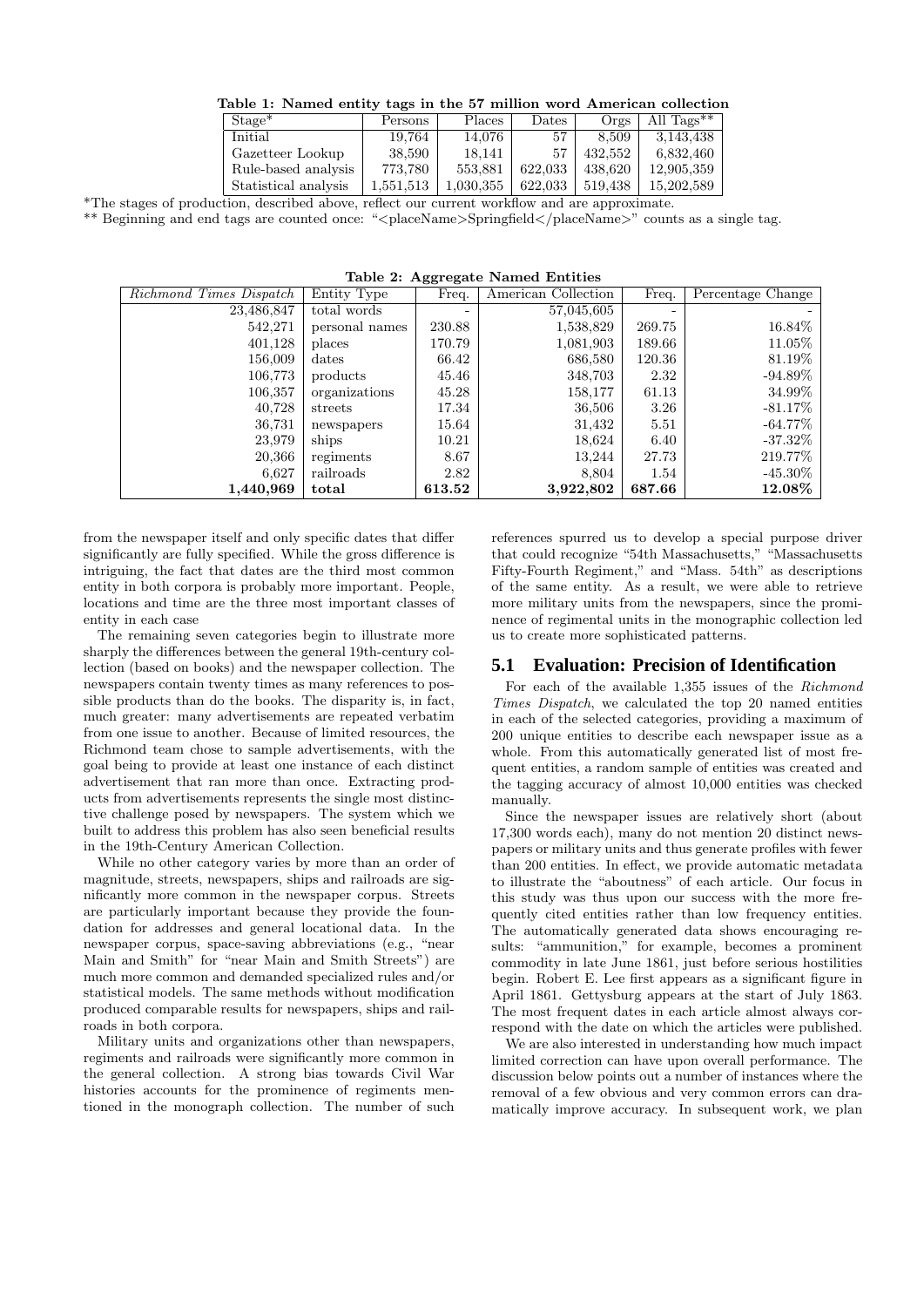to study the secondary effects of such high impact/low cost corrections on subsequent analysis. Suppose the geographic identifier accidentally shifts from the U.S. to the U.K. and 35 instances of Cambridge are mistakenly placed in England rather than in Massachusetts. Fixing that one systematic error, in turn, provides 35 references that will associate particular contexts with the U.S. This can help the automated system to correctly identify three Brightons as being in the U.S. as well. Checking a few high frequency results could thus have a multiplier effect within subsequent automatic analyses. Table 3 illustrates the overall results of our evaluation, on which we will focus the remainder of this paper.

## **5.2 Personal Names**

We evaluated the number of times we were able to associate a surname with the correct forename given within the document. Our accuracy level for the tagging of this entity category is currently just over 75%. One major issue is that many references to individuals included a surname only, an abbreviated name, or referred to an individual that cannot be found within currently existing authority lists. Newspaper articles only rarely specified an individual's name in its entirety, particularly when discussing well-known individuals such as General Lee or President Lincoln.

Our system currently tags all floating surnames such as "Lee" or "Butler" and then attempts to match that name with the most likely possible full name. It searches the surrounding text and if it finds a fully specified name such as "David Butler," the system subsequently assigns this name to all other Butler references. If it cannot find a fully specified name with the surname it will tag it with the string "Butler, nomatch." The results of this system can be quite problematic within newspapers, where articles are short and widely disparate topics can be discussed within mere sentences of each other. Since the names of lesser known individuals, such as a criminal appearing in court, were more likely to be fully specified in the newspaper text, our system often assigns the wrong individual's name such as "David Butler" to references that are actually to "General Benjamin Butler." Similarly just one reference to a "Granny Scott" in a short anecdote caused ten incorrect attributions of a General Scott. We thus need a context dependent model for default names in order to be able to weigh the significance of a reference to a random "John Lee" against the significance of "Robert E. Lee" in a given context.

A variety of other errors were also encountered in the tagging of personal names. While we recognize patterns such as "Brown & Smith Co." as an organization composed of two surnames, the system currently tags "Brown & Smith" as two surnames rather than as an organization, accounting for about 18% of all errors. This most frequently occurred with company names. The small pharmaceutical store "Goddin & Apperson" placed a large number of advertisements in our newspaper collection, leading to a large number of incorrect surname tags for both these names.

Another difficulty is that many common personal surnames and forenames can also be place names or proper nouns, leading to our two other major sources of error. Surnames such as Banks, Cash, Church, Day, Price, White and Young and forenames such as Bill occur quite frequently in everyday language. The most problematic name was Price. Almost all occurrences of this term that were marked as persons turned out to refer to the daily price of the newspa-

per or the price of a commodity. The term "White" would sometime tag for a color and other times its use would lead to the tagging of expressions such as "White Persons" as a personal name. Similarly, "New National Banks" and "Virginia Banks" are often documented as individuals in our collection, despite the fact that all references typically are to bank buildings.

Occasionally certain grammatical patterns led to the tagging of phrases or expressions as personal names. Whenever two capitalized proper nouns occurred in a sentence, they were typically tagged as a proper name. This same error could also happen whenever a string of nouns appeared separated by commas. Newspapers made frequent use of all capital letters as well as capitalization of proper nouns, depending on the context. This makes the system's use of normally common grammatical or syntactical patterns problematic for newspapers. A number of phrases that were incorrectly tagged by the system as proper names in its first pass include "Bill Head" and "Good Harness."

Role names, particularly those of royalty, also led to some interesting tagging results. A number of newspaper articles frequently reference European royalty, so the tagging of role names using preexisting TEI tags such as Lady, Baron and Lord has been attempted. The role name "Lady" proved most problematic and often the generic use of the word lady, or ladies, such as the expression "Ladies of Richmond" would lead to the tagging of a personal name such as Lady Richmond. In one case where an article detailed that a young lady had been murdered, her identity was tagged as "Lady Shot" since the headline for the article read "YOUNG LADY SHOT" in all capital letters. Another challenging role name was "Miss" where expressions such as "Miss May" or "Miss Semon" had "Miss" tagged as a forename rather than as a role name. Finally, tagging of the rolename General also occasionally leads to problems such as the tagging of the "Quartermaster General" as a general with the unfortunate last name of quartermaster.

## **5.3 Place Names**

We found that some of our most accurate tagging results were with place names, with system performance currently at 97.42%. The types of errors that we found for this entity class were quite varied. The most significant error was when an entity was correctly classified as a place, but the wrong place was subsequently identified, such as the labeling of all references to "Manchester, Virginia" as "Manchester, New Hampshire." Another common source of error was the tagging of capitalized nouns as places. Several references to Providence (as in Divine Providence) were tagged as the city in Rhode Island, whereas a reference to the House (as in House of Delegates) was identified as "House, North Carolina."

The latter error reflects the problem of using a very large gazetteer such as the Getty Thesaurus of Geographic Names (TGN): big lists accumulate unexpected place names (such as House) that often did not exist in the 19th century. Likewise reliance on the TGN causes a tendency to tag ethnic groups as nations, such as the tagging of several mentions of Europeans as the continent of Europe (European being listed as a synonym for Europe in the TGN).

Personal names were also occasionally tagged as place names, such as the tagging of "Sergeant Beverly" as "Beverly, West Virginia." Many of these errors are difficult to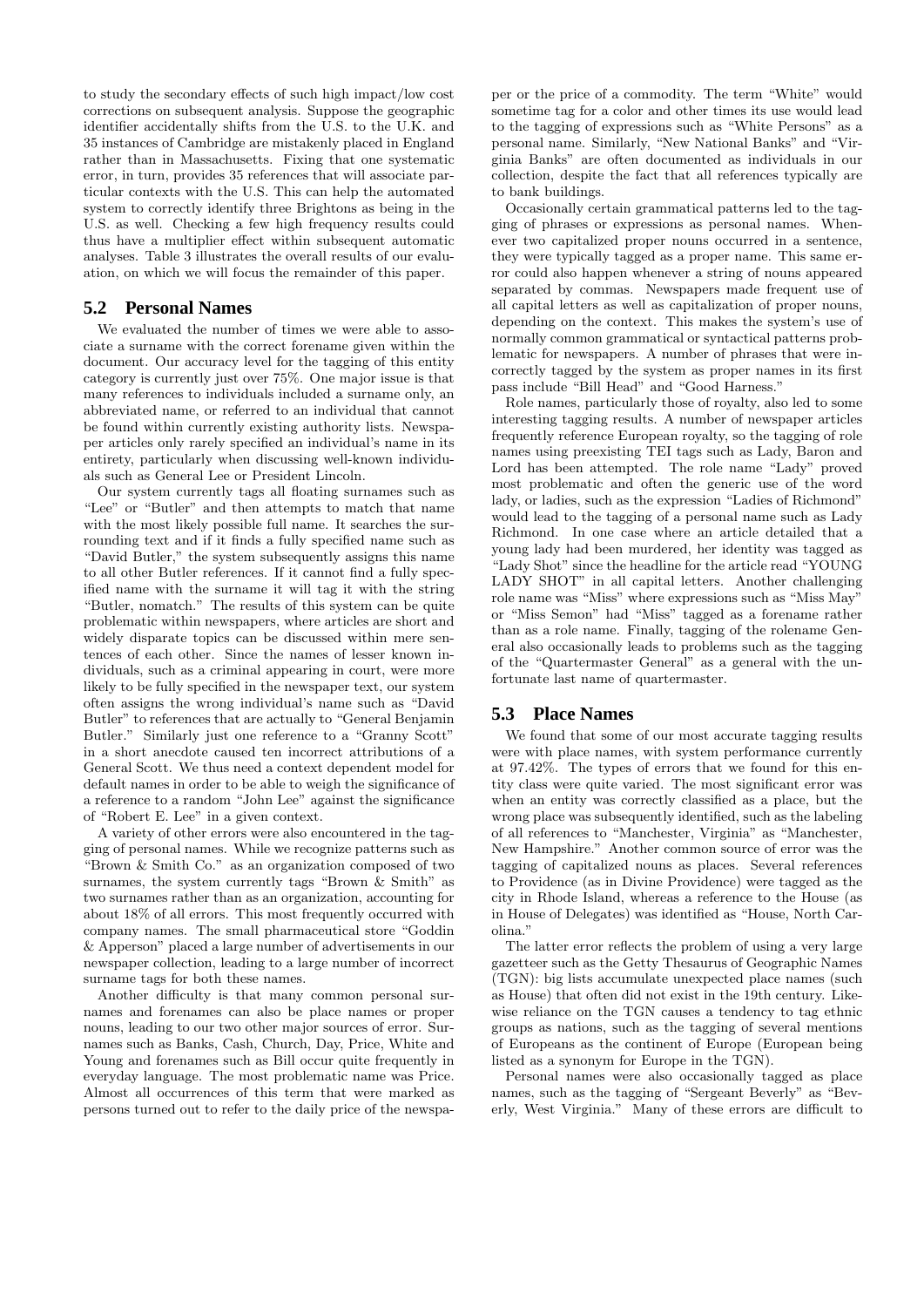| Table 3: Manual Evaluation of Entity Results |           |         |           |           |                                                |  |  |
|----------------------------------------------|-----------|---------|-----------|-----------|------------------------------------------------|--|--|
| <b>Entity Type</b>                           | Evaluated | Correct | Incorrect | Accuracy  | Major Error                                    |  |  |
| Personal Names                               | 2246      | 1720    | 526       | $76.58\%$ | Incorrect name matching                        |  |  |
| Places                                       | 2592      | 2525    | 67        | 97.42\%   | Tagging incorrect place                        |  |  |
| Dates                                        | 1338      | 1291    | 47        | 96.49\%   | Tagging partial dates                          |  |  |
| Products                                     | 488       | 281     | 207       | 57.58%    | Tagging products used as common nouns          |  |  |
| Organizations                                | 823       | 676     | 147       | 82.14\%   | Tagging general nouns as organizations         |  |  |
| <b>Streets</b>                               | 1210      | 1202    | 8         | 99.34\%   | Tagging towns (Brighton) as streets            |  |  |
| Newspapers                                   | 401       | 267     | 134       | 66.58%    | Tagging proper nouns as newspapers             |  |  |
| <b>Ships</b>                                 | 226       | 211     | 15        | 93.36\%   | Tagging verbs as ship names                    |  |  |
| Regiments                                    | 400       | 367     | 33        | $91.75\%$ | Tagging document sections as military sections |  |  |
| Railroads                                    | 126       | 112     | 14        | 88.89%    | Tagging partial railroad names                 |  |  |
| <b>Total Entities</b>                        | 9850      | 8652    | 1198      | $85.01\%$ |                                                |  |  |

correct automatically. The capitalization of certain nouns such as Providence in text can make it difficult to distinguish when a word is being used as a place name.

The identification of accurate place names in newspapers thus presents a number of unique problems. The TGN does not include local place names such as "Broad Street Hotel" or "Shockoe Slip." Thus part of our work entails identifying those local place names that appear prominently in the newspapers and adding them to our place name authority lists. We have spent a significant amount of time analyzing the problems of identifying this particular type of entity, which has perhaps led to our relatively high accuracy rate.

#### **5.4 Dates**

Currently the system tags a variety of dates including all numeric and textual references to days, months and years. The tagging for this entity type performs quite well with general accuracy levels at about 96.4%. The system currently tags all types of dates including both full and partial expressions, such as the "nineteenth instance of May," "June 5th" and "September 4th 1862." The most common way of expressing dates in these newspapers was referring to individual days as instances, such as "the sale occurred on Monday last, the twentieth inst." The second most common way was to simply refer to a month and day, such as "December 1st." Authors of newspaper articles most likely felt little need to specify fuller dates that included years due to the fact that newspapers typically focused on recent events.

The largest source of error was when the system failed to tag a complete date reference, or where it would tag "May 2nd 1865" as "May 2nd." Due to unexpected pre-existing markup in the XML text, it would not connect 1865 to the Month/Day. The error rate also reflects simple bugs: we discovered problems with the rule set that led to the tagging of places such as "fourth street" as days of the week or of people's ages such as "in the twenty ninth year of his age" as days of the month, due to the these expression's use of ordinal numbers. Nonetheless, we have focused on tagging this type of entity quite broadly, which has led to largely satisfactory results.

## **5.5 Products**

The automated tagging of products or commodities proved to be very difficult, and our system experienced its lowest level of accuracy at 57.58% with this type of entity. In part this reflects the need of a more comprehensive list of potential products. The current list consists of 1,900 commodities and was derived from an initial survey of the collection. Not

only were there commodities in the 19th-century that are no longer sold or consumed today such as "burning fluid," but also the same commodity may go by a number of names or be represented several ways in the text such as "windowglass," "window-glass," or "window pane glass." The identification of 19th-century commodities that no longer exist often involved the use of the Oxford English Dictionary Online to determine what a particular word meant and if it was being used as a commodity. One popular sales term for advertisements in the 19th-century was "furnishing goods," yet the system routinely tagged this as a generic commodity labeled "goods" until we added the full commodity name to our authority list.

Refining the results of this system has at times proved both entertaining and quite challenging. Our system still struggles with commodities that contain multiple terms in their names such as "anthracite coal" and "cider vinegar." These items are frequently missed because the system tags the first as "coal" and the second as "vinegar." This partial tagging of commodity names accounted for about 2% of errors.

The most significant source of error for our system was that many items that were sold or consumed as products also occurred frequently as general nouns in everyday language. The examples are numerous and include items such as apparel, butter, cotton, flour, gold, jewelry, salt and tobacco. The mistagging of these nouns as products when they were not actually items for sale accounted for about 25% of all errors. Another major source of error was the tagging of government organizations as products, particularly bureaus, houses and cabinets. Several frequent items for sale included the "Bureau of Conscription," the "Cabinet of the President" and the "House of Representatives." This error should prove relatively easy to fix by restricting the context in which these items tag as commodities.

## **5.6 Organization Names**

We are currently recognizing a very broad range of organization types such as assemblies, banks, commissions, companies, districts, offices and parties, to name only a few, with varying ranges of success. Organization tagging begins by drawing on gazetteers of organizations mined from the corpus and reviewed by editors, then scans for noun phrases with headwords such as "assembly" or "association." Overall, 82.14% of the entities tagged are indeed organizations.

Lexical ambiguity is a common source of error. While "commissions," "districts" and "offices" are often actual or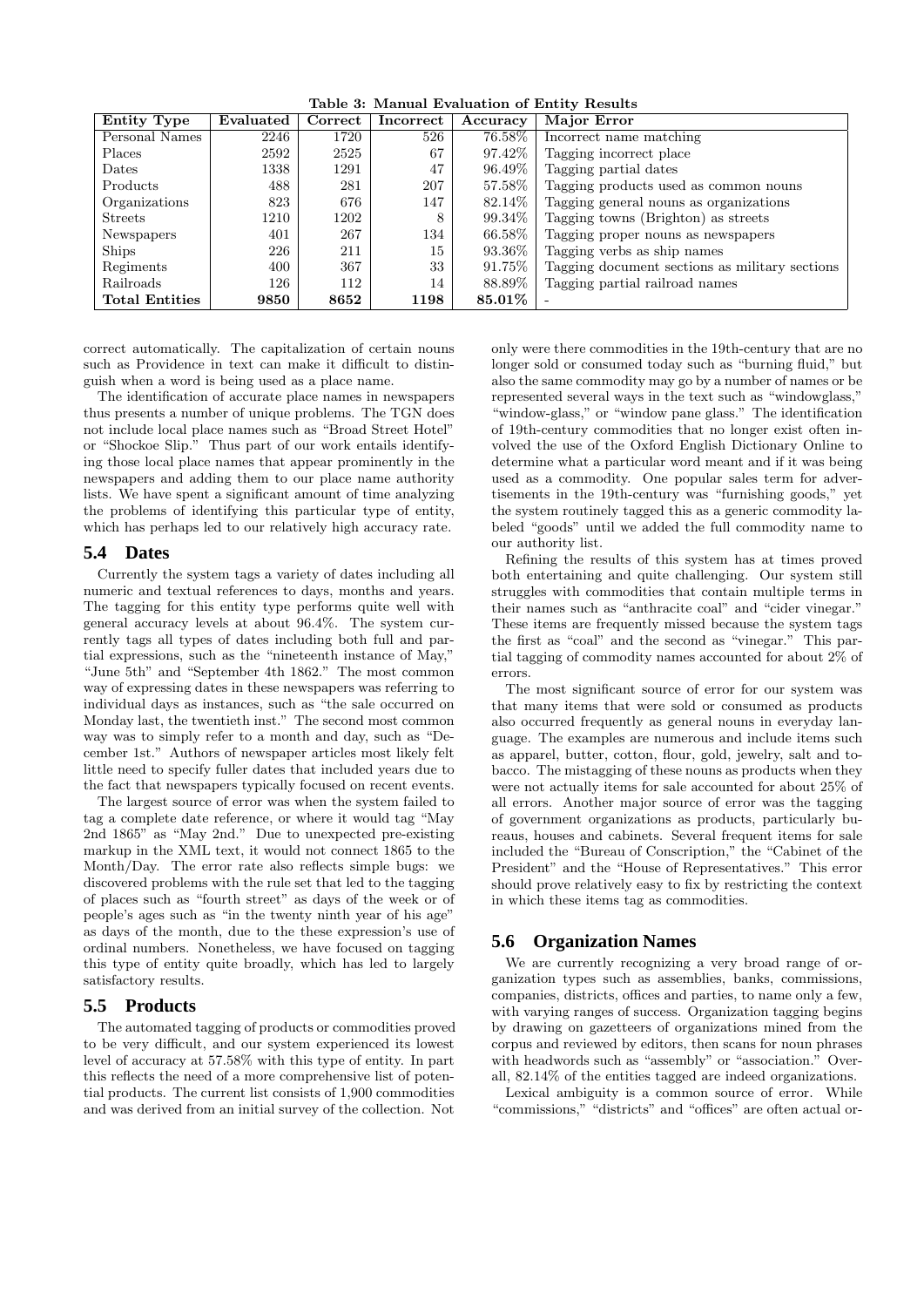ganizations, these words also occur quite frequently as nouns in everyday language. The largest source of error for this entity category is the tagging of general nouns or expressions as organizations. While we are quite successful at tagging fully specified references to organizations such as the "Young Men's Christian Association" and the "Virginia Legislature," we have less success at avoiding the tagging of expressions that are too general such as "central committees" and "general assemblies." This issue caused over half of all the errors we found.

A number of examples can help to illustrate this persistent problem. Expositions were difficult to tag due to extensive use of expressions such as "Exposition of Divine Truth" tagging as the "Divine Exposition." Tagging for "districts" also proved to be problematic. While most of the terms tagged were districts, the districts referred to were places such as "Wheeling District" rather than formal organizations. This organization type also frequently tagged individual people such as the "district commissioner" or the "district attorney." Attempts at tagging "offices" in order to tag expressions such as "Office of the President" also led to difficulties. The most frequent use of this term in newspapers was to offices that were being referred to in directions in an advertisement or as a place name, such as the location of a meeting. Examples includes "apply at the "Manager's office" and "across the street from Cloptin's Office" tagging as organizations. Similarly, attempts at tagging political parties also frequently led to false tags such as tagging expressions such as "old party feeling" as the "Old Party" or a "large party of women" as the "Women's Large Party.

One of the most frequently found organizations within historical newspapers are small businesses owned by local individuals. Almost half the newspaper text consisted of advertisements purchased by individuals such as lawyers, druggists, and storeowners. Many of these company names consist of a list of surnames such as "Harris, Spicer & Harris." These strings of text currently tend to tag as lists of individual surnames. The variety of naming patterns for small businesses was extensive, and the same company name could include abbreviations one time while including the full name another, such as for the "Chas. T. Wortham & Co." which also contained listings as "Charles T. Wortham & Co." While the use of certain patterns such as "& Co" or more specifically the XML string, " $\&\#x0026$ ; Co" may help to identify text strings as organizations, not all companies contain this expression.

While some more major companies such as the "Powhatan Steamboat Company" are relatively easy to identify, the rules for tagging these names, such as "tag all expressions that occur with the term company or factory," can have unforeseen problems. The use of terms that are too generic as patterns in identifying organization names can lead to the tagging of sentences where factory or company are simply used as nouns. Another difficulty in identifying company names is that both businesses and military organizations can contain the key term "company" such as "Company A." This is an example of where an authority list generated from a 19th-century city directory could be invaluable in providing the system with a list of local business names. A preliminary list of company names has been created while checking the results of automated tagging.

The identification of banks can also be particularly challenging, as riverbanks have on more than one occasion been

tagged as financial institutions. Examples include the frequently tagged "Bank of the Mississippi" and "Bank of the Rio Grande" when all references were to the rivers. Another issue that came up was the tagging of expressions such as "shares city bank" and "shares continental bank" as full bank names. Financial sections of the newspaper typically listed all share prices in this manner, leading to a number of incorrect tags.

## **5.7 Street Names and Addresses**

One of the most difficult entity types that we initially had trouble tagging were street names, particularly identifying the individual streets listed as intersections in the newspaper text, such as "Marshall and Clay" or "7th and Franklin." In our preliminary work these terms often tagged as standalone surnames rather than street names. The addition of various heuristics to our system that made use not only of a "gazetteer" of street names but also took into account the context (the words which appeared in the text around those street names) has improved our results considerably. For example, we found that if a term such as "Cary" or "Marshall" appeared before a word such as "corner" or "between" it was much more likely to be a street name than a surname. Tagging accuracy for this entity is now at over 99%.

We currently tag all street names such as "Broad Street" and "Cary Street" as well as individual street addresses such as "148 Main." The most common source of error for this entity type is the tagging of place names as streets, such as when the system tagged the town of Brighton, Massachusetts as "Brighton Street." Patterns that typically work well can also lead to occasional errors. While phrases that end in "place" are often street names, we also found a number of street name tags for "Vacant Place."

## **5.8 Newspapers**

The tagging of newspaper titles has relied greatly on the use of historical authority lists. Identification of newspaper names utilizes lists of names drawn from reference works such as the 19th-century Rowell's Directory of American Newspapers. Since a large number of the stories in 19thcentury newspapers are quoted or borrowed wholesale from other newspapers, there are many titles to identify. The preliminary results for newspaper tagging show a rather low level of accuracy, about 67%. A closer look at the source of error, however, reveals a common problem. Several newspaper names, particularly "Southern Confederacy," "Saturday Morning," and "Stars and Stripes," while actual newspaper titles, were also common phrases that were used quite frequently in our newspaper collection. After removing these errors from our results, the tagging accuracy rises to 85.30%. The one mistag,"Southern Confederacy," as a newspaper led to over half of all errors we found. A related issue was that many generic expressions referring to the press as a whole such as "Richmond papers" and "Republican Journal" also tagged as individual newspapers. Similarly, a number of newspaper titles from the 19th-century were general expressions such as "American Union," "Tax Payer" and "Southern Churchmen." One advantage of this kind of problem is that it is easily fixed by updating our authority lists. Once all the errors that involved general expressions such as these were removed from our evaluation, only six actual tagging errors were found, which led to an accuracy rate of over 97%.

Manual evaluation also led to the realization that our sys-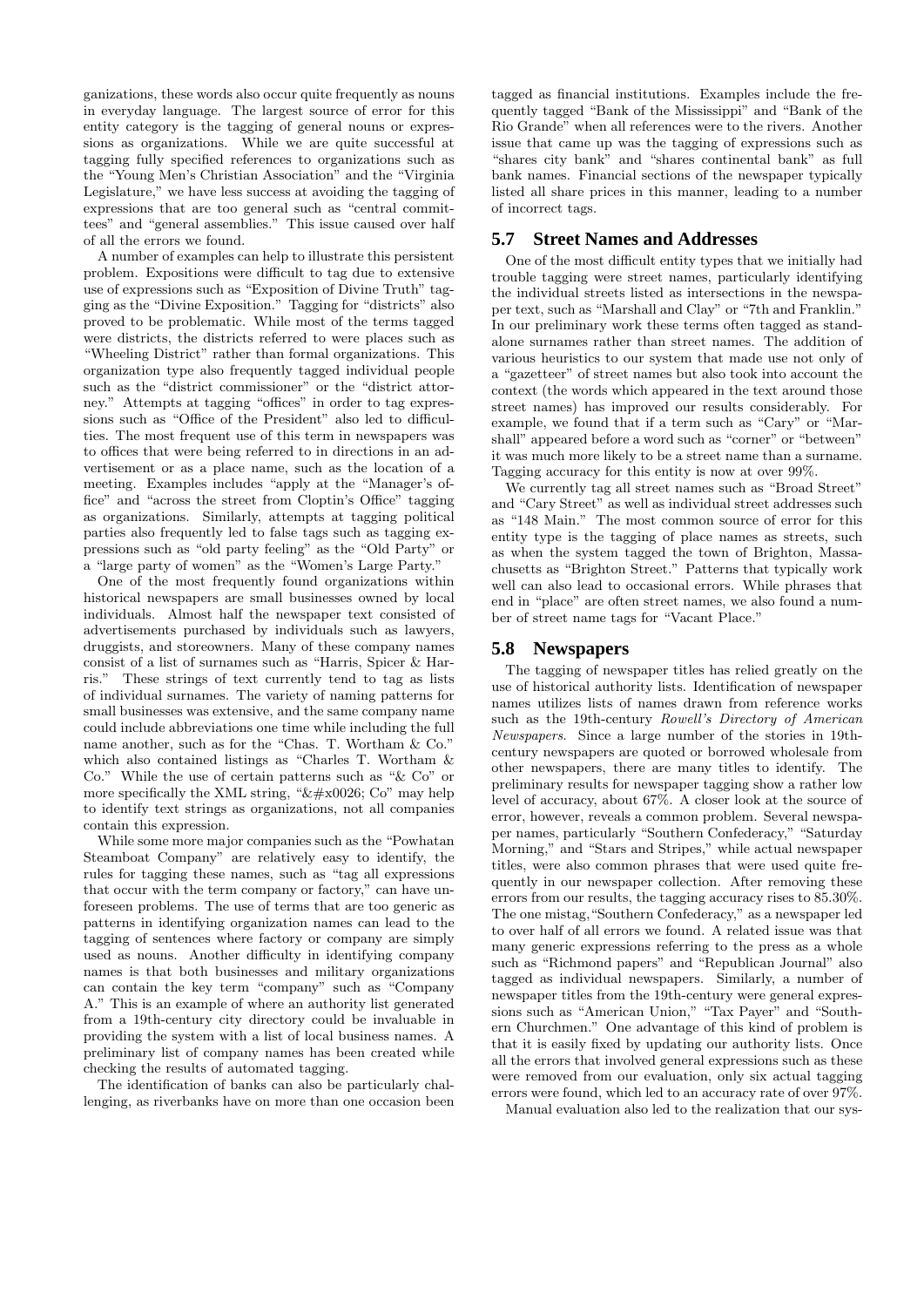tem was also failing to tag a number of different newspaper titles. Many newspaper titles involve a place name and then a general noun such as the "Portsmouth Transcript," our system currently tags the place names in these titles as actual places and misses the newspaper title. Newspaper titles in the text can also be displayed in a number of different ways such as the "Hartford (ct.) courant" and the "Brownville (Texas) Flag." This causes our system to miss the newspaper reference due to the introduction of the state abbreviation.

## **5.9 Ships**

While this entity tags at a high level of accuracy at over 93%, our system currently emphasizes recall over precision due to the difficulty of identifying ship names. Since ship names were often place names (e.g., "Brooklyn" or "Cumberland"), personal names (e.g., "Louisa," or "General Page") or other nouns (e.g., "Warrior," or "Leviathan"), the identification of patterns and terms that introduce ship names has been very important. Certain contextual clues are helpful, such as that newspaper articles entitled "SAILED" and "ARRIVED" or "Marine Intelligence" tended to indicate a section that will list recent ship departures and arrivals. A list of ship "term types" has been created such as "Canal boat" and "packet schooner" to help the system identify ship names. In newspapers, ship names typically appeared after a listing of the ship's type, often in all capital letters.

Manual evaluation has also proved very important in this process. Checking of automated tagging led to the identification of "schr," an abbreviation for schooner, as an important "term type" to add into the list of types for ships. The most frequent error still encountered is the tagging of a verb that follows a ship type as a ship name, leading to voyages on the ships "DESTROYED," "STOPPED," and "MAROONED." This error accounted for over 40% of the mistags found in the current evaluation. Due to the frequent use of both personal and place names for ship names, there were also a number of instances where an individual or a location tagged as a ship, such as "Columbia" in the "District of Columbia" tagging as a ship name. Another significant error was the abbreviation "Brig Gen" (for Brigadier General) tagging as a ship, due to the fact that the term "Brig" often introduces a ship name. This is an example of when a good general pattern can lead to noise in the results.

# **5.10 Regiments**

One of the most difficult types of entities to fully identify in newspapers are military organizations such as regiments. We have digitized a number of military reference works that include lists of military organizations that may assist in the disambiguation of these organizations in newspaper text. While our accuracy level for this category of entity is relatively high at 91.75%, during the manual evaluation we determined that our current system still misses a large number of military regiments. One major problem is the variations in how military names can appear. The same article will make references to the "1st Reg Volunteers," "1st Reg Va Volunteers" and "Virginia Volunteers," all of which upon closer examination are the same regiment. Currently, we are quite successful at tagging expressions such as the "Third MA Reg" and "Second NY Cav" with their full names of "Third Massachusetts Regiment" and "Second New York Cavalry." Regiments that we missed were often

missed due to unusual spacing of state abbreviations, such as the "4th N C" and the "8th S C" not tagging due to the extra space.

The major source of error identified for this entity category was in attempting to identify military organizations with "section" in their name. Tags for the "14th section" typically referred to the 14th section of a legal document or a book. This accounted for over half of all errors. The only other major source of error was the partial tagging of a regiment name, such as "regiment 5" tagging for a reference to the "Fourth and Fifth Regiments." Part of our current task is to identify those sections of the newspaper that typically provide a listing of military units, in order to examine patterns of how military units are typically labeled in newspaper texts.

One particular challenge has been in deciding what level of specificity we want to support in the tagging of military organizations. Items such as "French fleet" and "French riflemen" are currently tagging but often lead to tagging of generic expressions rather than actually military organizations. Evaluation of several newspaper issues also led to the identification of a number of military terms that were not tagging and needed to be added to the list of military term types such as "battalion," "greys/grays," "cadets," and "troops," for we were missing expressions such as "Carolina grays." Evaluation also led to the identification of several negative phrases to be added to a list of stop-words including, "national guard hat," "such rifles," and "colt's rifles."

## **5.11 Railroads**

Railroads proved to be relatively easy to tag due to the fact that railroad names, such as the "Orange and Alexandria Railroad" were frequently spelled out in the newspaper text. This type of entity currently tags with an accuracy rate of about 89%. The only major source of error identified for this category was the failure of the system to associate partial railroad names with their full entities. There were a number of tags for the "Danville Railroad" when the full entity that should have tagged was the "Richmond and Danville Railroad." A frequent problem was that some of the more common railroad names would be abbreviated in the text, such as the "Orange and Alexandria Railroad" being referred to as the "Orange and Alex R.R." or at times just the "Orange and Alex." We are currently trying to identify the different ways in which railroad names can be expressed. Automatic tagging, however, many never be able to resolve all errors. Occasionally entertaining expressions were mistagged, such as an article entitled "Shocking Railroad Accident" tagging as the "Shocking Railroad." Since these article titles followed the same grammatical patterns as actual railroad names, most of these mistags have had to be identified through manual evaluation.

# **6. CONCLUSION**

The developers of digital libraries and domain specialists may or may not play an active role in developing named entity recognition systems. Only domain specialists working with digital libraries, however, can assemble the knowledge sources that we will need if we are to see sophisticated named entity systems emerge that can adapt themselves to the needs of particular communities working with a range of different collections. We need bigger authority lists and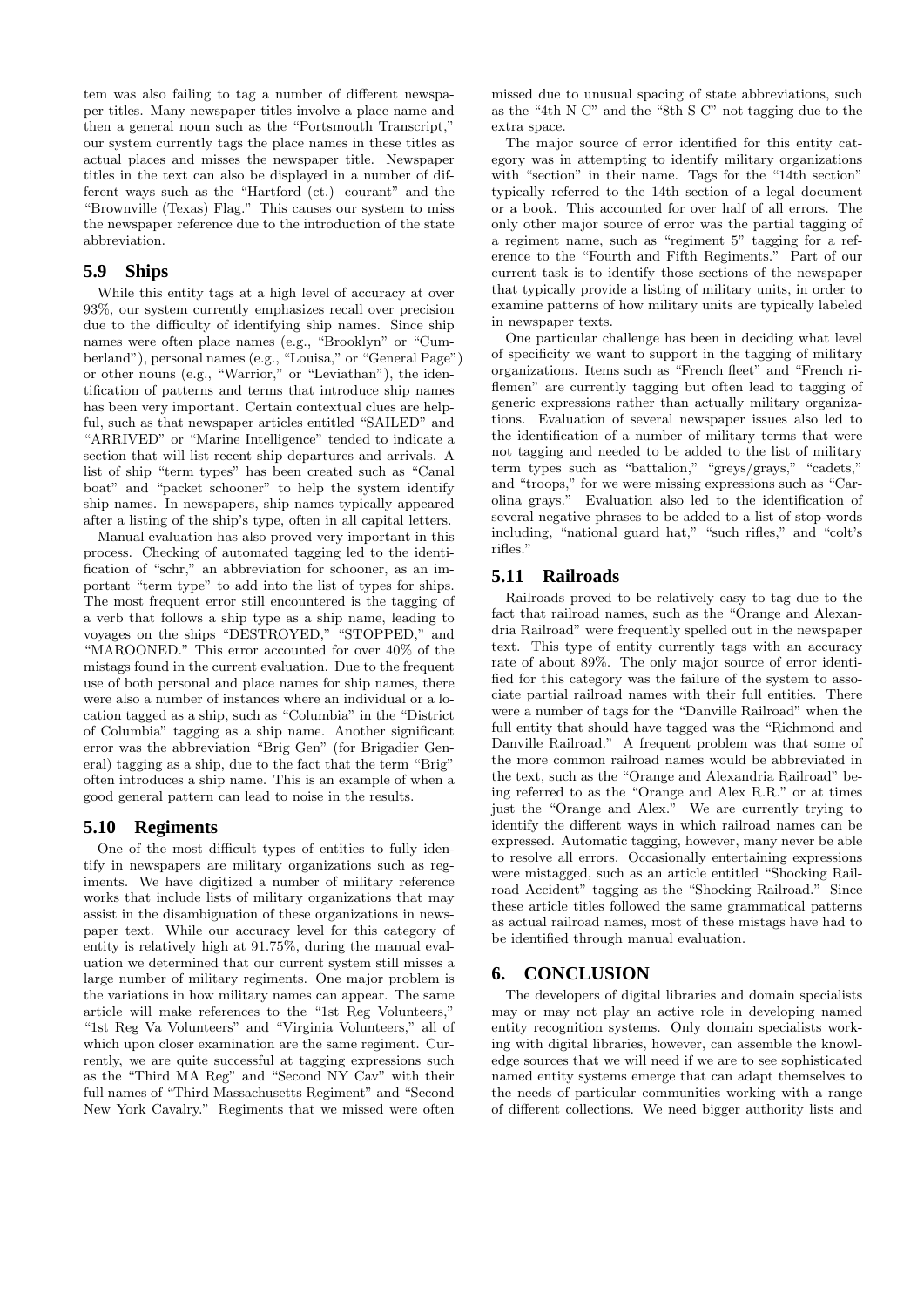probably more refined rule sets, but the biggest progress will most likely come from using many rich knowledge sources as training data. The results with 19th-century English language materials presented here build on work with premodern Greco-Roman materials and lead us to the following conclusions:

- 1. Simple authority lists of names are not always enough. We mined the names of Civil War era ships from Admiral David D. Porter's Naval History of the Civil War (1886), but the range of proper names reused as ship names was so great that the extensive (if not comprehensive) list picked up too many errors. It was better to mine the text for patterns such as "the cruiser NAME" than to draw upon a large set of brief, ambiguous names.
- 2. The longer the entity name, the more effective the list. This principle is hardly a surprise but worth stressing. We do not (yet) have a comprehensive list of railroads but have generated a list by mining the corpus for patterns ending in "Railroad/RR." We expect a comprehensive list of railroads to be particularly effective.
- 3. Even long entity names need to be checked. We find ships with names such as "the City of Atlanta" and newspapers with names such as "the Stars and Stripes." We need to check longer keys for ambiguity.
- 4. Shorter but more historically relevant lists may be better than longer modern ones. While we currently rely upon the TGN to identify new place names, we first consult a corpus driven gazetteer of 5,300 places - a process that provides better results than simply using the TGN. This gazetteer was derived from a Civil War atlas, a list of towns large enough to have newspapers in 1870 and additional places noted as we worked on the general 19th-century American collection. We also hope to replace the one million plus entry TGN with the 75,000 entry 1855 Harper's Gazetteer of the World to support more accurate tagging of historical place names that no longer exist.
- 5. We need our knowledge sources to be more robust than simple lists. In the case of places, the 1855 Harper's Gazetteer lists 150 places named Washington. We need to use geographical location, population size, state and county and other features to provide more precise matches. Likewise we need to be able to use foundation dates of organizations, birth dates of people, coordinates of locations and dates of affiliations to further assist in disambiguation.
- 6. We need heterogeneous as well as domain specific knowledge sources. A gazetteer may provide detailed information about places and a biographical encyclopedia about people, but separate resources may not help us determine whether a given Washington is a person or a place. A comprehensive encyclopedia that includes people, places and organizations, can provide clues to help us determine which entries are more likely (e.g., entries with longer articles are probably more likely).

## **7. ACKNOWLEDGEMENTS**

Grants from the Digital Libraries Initiative Phase 2 (NSF IIS-9817484) and from the IMLS provided support for this work. We would also like to thank our partners on the IMLS Civil War Newspapers project at the University of Richmond for creating the corpus evaluated here, and Perseus team members David Bamman, Lisa Cerrato, Adrian Packel, Barbara Strickland and Gabriel Weaver for all of their help.

#### **8. REFERENCES**

- [1] H. Alani, S. Kim, D. E. Millard, M. J. Weal, H. Hall, P. H. Lewis, and N. R. Shadbolt. Automatic ontology-based knowledge extraction from web documents. IEEE Intelligent Systems, 18(1):14–21, 2003.
- [2] R. B. Allen. A query interface for an event gazetteer. In JCDL '04: Proceedings of the 4th ACM/IEEE-CS Joint Conference on Digital Libraries, pages 72–73, New York, NY, USA, 2004. ACM Press.
- [3] R. B. Allen. A focus-context browser for multiple timelines. In JCDL '05: Proceedings of the 5th ACM/IEEE-CS Joint Conference on Digital Libraries, pages 260–261, New York, NY, USA, 2005. ACM Press.
- [4] R. B. Allen and J. Schalow. Metadata and data structures for the historical newspaper digital library. In CIKM '99: Proceedings of the 8th International Conference on Information and Knowledge Management, pages 147–153, New York, NY, USA, 1999. ACM Press.
- [5] K. Arlitsch and J. Herbert. Digitalnewspapers.org: The digital newspapers program at the University of Utah. Serials Librarian, 47(1-2):2–6, 2003.
- [6] K. Arlitsch and J. Herbert. Microfilm, paper, and OCR: issues in newspaper digitization. Microform and Imaging Review, 33(2):58–67, 2004.
- [7] M. Bates, D. Wilde, and S. Siegfried. An analysis of search terminology used by humanities scholars: The Getty Online Search Project report number 1. Library Quarterly, 63(1):1–39, 1993.
- [8] K. Bontcheva, D. Maynard, H. Cunningham, and H. Saggion. Using human language technology for automatic annotation and indexing of digital library content. In ECDL '02: Proceedings of the 6th European Conference on Research and Advanced Technology for Digital Libraries, pages 613–625, London, UK, 2002. Springer-Verlag.
- [9] K. Bontcheva, V. Tablan, D. Maynard, and H. Cunningham. Evolving GATE to meet new challenges in language engineering. Natural Language Engineering, 10(3-4):349—373, 2004.
- [10] G. Buchanan, S. J. Cunningham, A. Blandford, J. Rimmer, and C. Warwick. Information seeking by humanities scholars. In ECDL '05: Proceedings of the 9th European Conference on Research and Advanced Technology for Digital Libraries, Lecture Notes in Computer Science, pages 218–229. Springer, 2005.
- [11] Y. Choi and E. M. Rasmussen. Searching for images: the analysis of users queries for image retrieval in American history. Journal of the American Society for Information Science and Technology, 54(6):498–511, 2003.